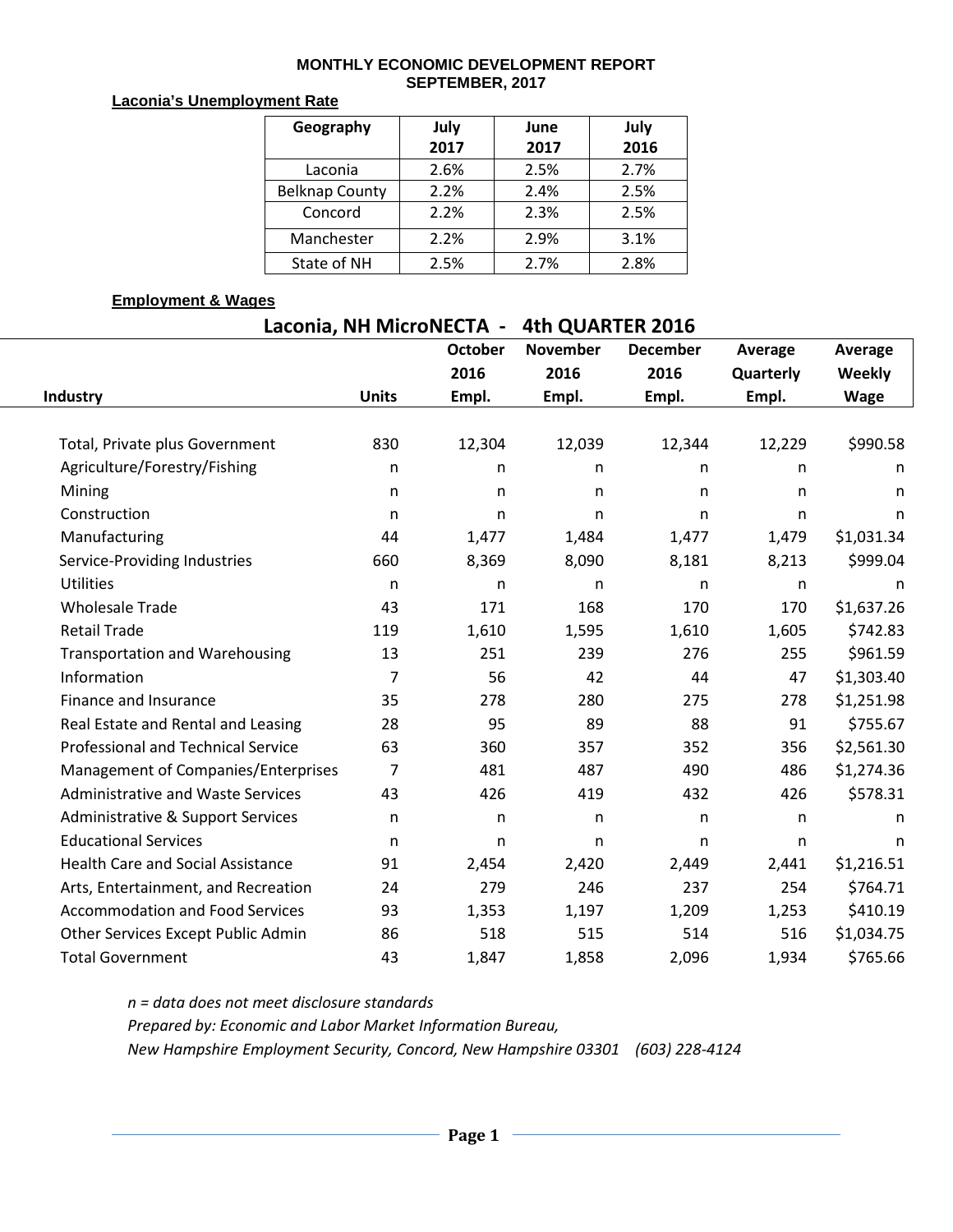### **CPI-U 12 Month Percent Change**

| Year | Jan    | Feb | <b>Mar</b> | Apr    | May    | Jun     | Jul    | Aug    | Sep    | Oct    | <b>Nov</b> | <b>Dec</b> | <b>Annual</b> | HALF1  | HALF <sub>2</sub> |
|------|--------|-----|------------|--------|--------|---------|--------|--------|--------|--------|------------|------------|---------------|--------|-------------------|
| 2006 | 4.0    | 3.6 | 3.4        | 3.5    | 4.2    | 4.3     | 4.1    | 3.8    | 2.1    | 1.3    | 2.0        | 2.5        | 3.2           | 3.8    | 2.6               |
| 2007 | 2.1    | 2.4 | 2.8        | 2.6    | 2.7    | 2.7     | 2.4    | 2.0    | 2.8    | 3.5    | 4.3        | 4.1        | 2.8           | 2.5    | 3.1               |
| 2008 | 4.3    | 4.0 | 4.0        | 3.9    | 4.2    | 5.0     | 5.6    | 5.4    | 4.9    | 3.7    | 1.1        | 0.1        | 3.8           | 4.2    | 3.4               |
| 2009 | 0.0    | 0.2 | $-0.4$     | $-0.7$ | $-1.3$ | $-1.4$  | $-2.1$ | $-1.5$ | $-1.3$ | $-0.2$ | 1.8        | 2.7        | $-0.4$        | $-0.6$ | $-0.1$            |
| 2010 | 2.6    | 2.1 | 2.3        | 2.2    | 2.0    | $1.1\,$ | 1.2    | 1.1    | 1.1    | 1.2    | 1.1        | 1.5        | 1.6           | 2.1    | 1.2               |
| 2011 | 1.6    | 2.1 | 2.7        | 3.2    | 3.6    | 3.6     | 3.6    | 3.8    | 3.9    | 3.5    | 3.4        | 3.0        | 3.2           | 2.8    | 3.5               |
| 2012 | 2.9    | 2.9 | 2.7        | 2.3    | 1.7    | $1.7\,$ | 1.4    | 1.7    | 2.0    | 2.2    | 1.8        | 1.7        | 2.1           | 2.3    | 1.8               |
| 2013 | 1.6    | 2.0 | 1.5        | 1.1    | 1.4    | 1.8     | 2.0    | 1.5    | 1.2    | 1.0    | 1.2        | 1.5        | 1.5           | 1.5    | 1.4               |
| 2014 | 1.6    | 1.1 | 1.5        | 2.0    | 2.1    | 2.1     | 2.0    | 1.7    | 1.7    | 1.7    | 1.3        | 0.8        | 1.6           | $1.7$  | 1.5               |
| 2015 | $-0.1$ | 0.0 | $-0.1$     | $-0.2$ | 0.0    | 0.1     | 0.2    | 0.2    | 0.0    | 0.2    | 0.5        | 0.7        | 0.1           | $-0.1$ | 0.3               |
| 2016 | 1.4    | 1.0 | 0.9        | 1.1    | 1.0    | 1.0     | 0.8    | 1.1    | 1.5    | 1.6    | 1.7        | 2.1        | 1.3           | 1.1    | 1.5               |
| 2017 | 2.5    | 2.7 | 2.4        | 2.2    | 1.9    | 1.6     | 1.7    |        |        |        |            |            |               | 2.2    |                   |

\* Annualized Year To Date: 2.14%

## **UPDATE ON ECONOMIC DEVELOPMENT PARTNERSHIPS:**

## *September City Council Update*

#### **Colonial Theater project awarded \$2.4M in historic tax credits!**

The National Park Service has approved \$2.4 million in federal historic tax credits for renovation of the 103-year-old Colonial Theatre, project leaders said recently. Justin Slattery, Executive Director of the Belknap Economic Development Council, said this is a key ingredient in the funding package to refurbish the ornate structure. [Read More.](http://www.laconiadailysun.com/newsx/local-news/107306-feds-approve-key-piece-of-colonial-theater-plan-historic-tax-credits-will-contribute-2-4m-to-project)

#### **Belknap EDC awarded \$25,000 in 2018 NH tax credits**

The tax credits will be utilized as a fundraising tool to support economic development initiatives in the region including workforce development and small business technical assistance. [Learn more...](http://www.nhcdfa.org/tax-credits/)

# **Did you know?**

Belknap EDC is one of ten non-profit regional development corporations in the State of New Hampshire and a member of the New Hampshire Alliance of Regional Development Corporations. The Alliance is a consortium of economic development organizations established to support, enhance and promote economic development efforts specific to the individual needs of the various regions of the state. Members have access to resources to government funding sources, revolving loan pools, and gap financing. [Read More…](https://gallery.mailchimp.com/9b342a6ae5ba4d5003bc91cc2/files/bc5d3840-2c12-4300-86e7-1bbb3aa2cc37/Alliance_Infographic_Foldout_Digital_.pdf)

# **Low-Cost Energy Audits Now Available for Rural Small Businesses throughout New Hampshire**

CDFA is now accepting applications from agricultural producers and rural small businesses throughout New Hampshire interested in low-cost energy audits for their facility.

Eligible participants will receive a comprehensive energy audit of an existing building, which will identify energy efficiency and renewable energy projects that can reduce operating costs and increase productivity, occupant comfort and safety. The audit will estimate implementation costs, potential energy and financial savings, as well as a return-on-investment. [Learn More...](http://www.nhcdfa.org/resources/news/197)